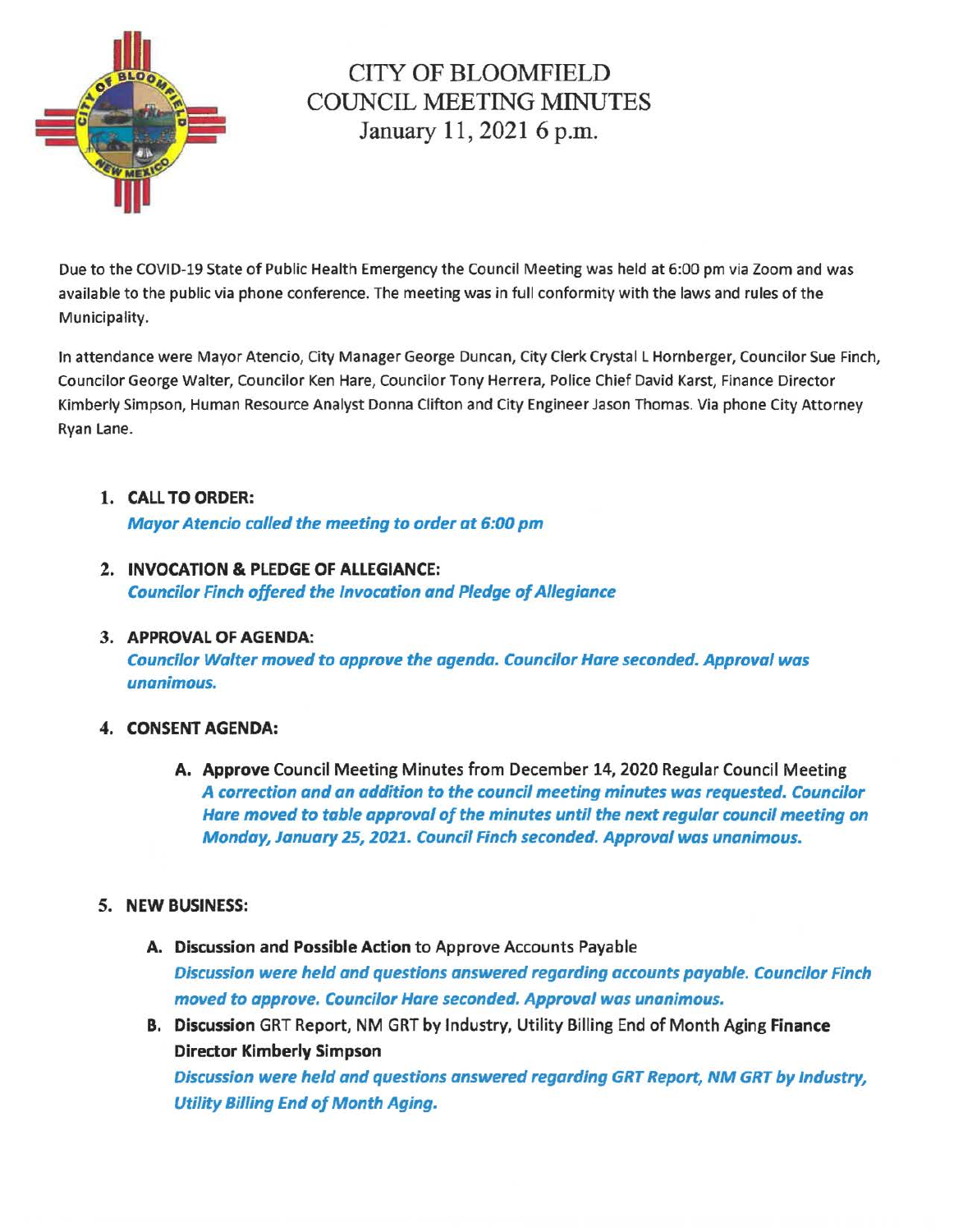C. Discussion and Possible Action to Approve an Intent to Adopt Ordinance 503 Amending Ordinance 268 Policies, Procedures, Work Rules & Guidelines Employee Handbook Human Resource Analyst Donna Clifton

Human Resource Analyst Donna Clifton requested an Approval of an Intent to Adopt Ordinance 503 Amending Ordinance 268 Policies, Procedures, Work Rules & Guidelines Employee Handbook. Councilor Finch moved to approve. Councilor Walter seconded. Approval was unanimous.

D. Discussion and Possible Action to Approve Resolution 2021-01 Open Meetings Act City Clerk Crystal Hornberger

City Clerk Crystal Hornberger requested approval of Resolution 2021-01 Open Meeting Act. Councilor Walter moved to approve. Councilor Finch seconded. Approval was unanimous.

E. Discussion and Possible Action to Approve an Intent to Adopt Ordinance 502 to Opt-in to the Municipal Officer Election of the City of Bloomfield in the Regular Local Election City Clerk Crystal Hornberger

City Clerk Crystal Hornberger requested approval of an Intent to Adopt Ordinance 502 to Opt-in to the Municipal Officer Election of the City of Bloomfield in the Regular Local Election. Councilor Finch moved to approve. Councilor Hare seconded. Approval was unanimous.

- F. Discussion and Possible Action to Adopt Ordinance 499 Amending Ordinance 12, 81, 82, 379, 440 and 462 Relating to Animals and Fowl Police Chief David Karst Police Chief David Karst request approval to Adopt Ordinance 499 Amending Ordinance 12, 81, 82, 379, 440 and 462 Relating to Animals and Fowl. Councilor Hare moved to approve. Councilor Finch seconded. Approval was unanimous.
- G. Discussion and Possible Action to Adopt Ordinance 500 Amending Ordinance 186 Relating to Fire Prevention and Protection Police Chief David Karst

Police Chief David Karst requested approval to Adopt Ordinance 500 Amending Ordinance 186 Relating to Fire Prevention and Protection. Councilor Hare moved to approve. Councilor Walter seconded. Councilor Hare and Councilor Walter voted to pass. Councilor Herrera and Councilor Finch voted not to pass resulting in a split vote. Mayor Atencio approved and motion was passed.

H. Discussion and Possible Action to Adopt Ordinance 501 Amending Ordinance No 205, 261, 316, and 378 Relating to Correction Fees, Judicial Education Fees, and Automation Fees to be Deposited in Separate Funds Police Chief David Karst

Police Chief David Karst requested approval to Adopt Ordinance 501 Amending Ordinance No 205, 261, 316, and 378 Relating to Correction Fees, Judicial Education Fees, and Automation Fees to be Deposited in Separate Funds. Councilor Finch moved to approve. Councilor Walter seconded. Approval was unanimous.

I. Discussion and Possible Action to Adopt Resolution 2021-02 Final Hazard Mitigation Plan City Engineer Jason Thomas